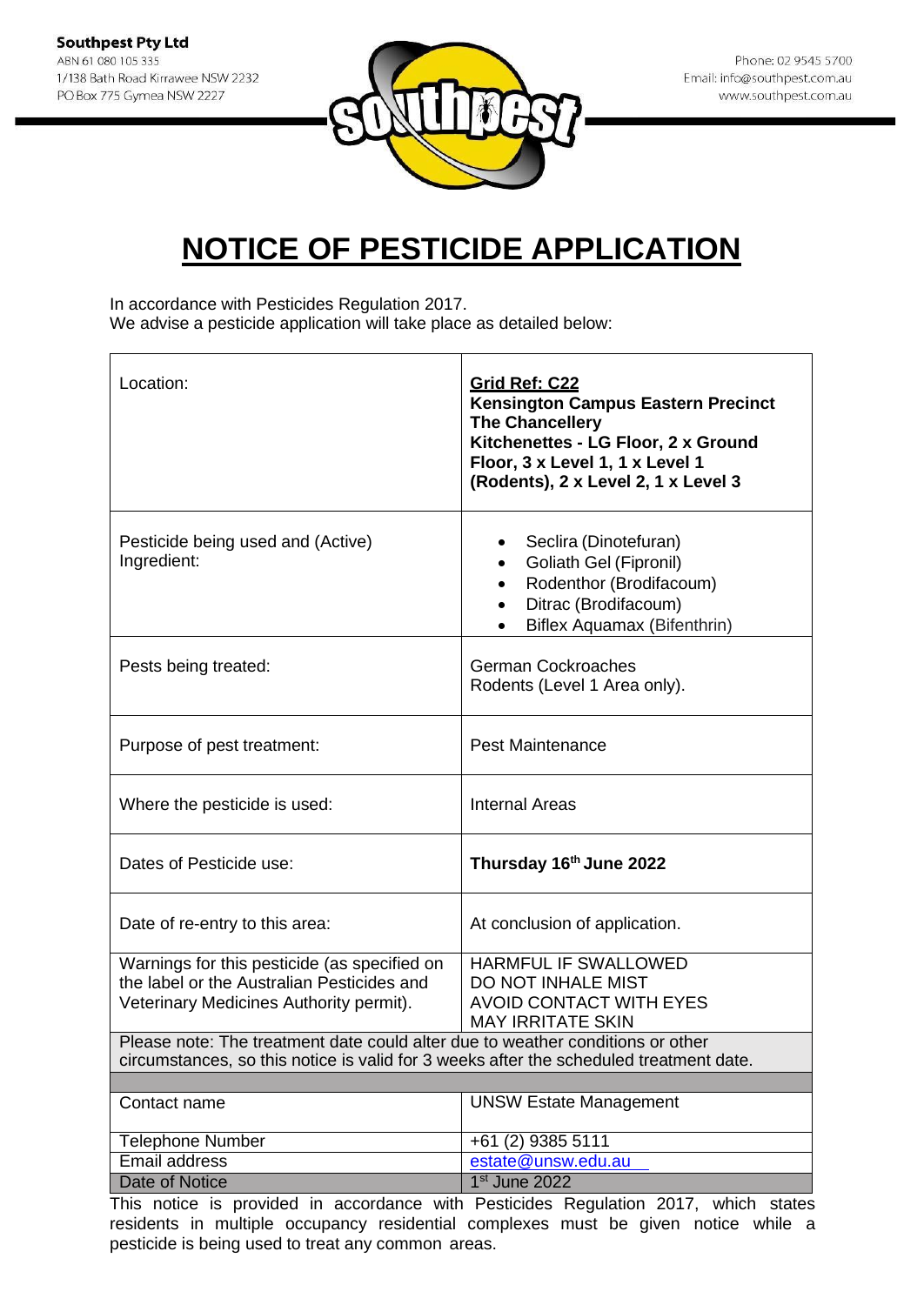

## **NOTICE OF PESTICIDE APPLICATION**

In accordance with Pesticides Regulations 2017. We advise a pesticide application will take place as detailed below:

| Location:                                                                                                                             | Grid Ref: E15<br><b>Kensington Campus</b><br><b>Central Precinct</b><br><b>Quad Building</b><br><b>Sullage Room</b> |  |
|---------------------------------------------------------------------------------------------------------------------------------------|---------------------------------------------------------------------------------------------------------------------|--|
| Pesticide being used and (Active)<br>Ingredient:                                                                                      | Biflex (Permethrin)                                                                                                 |  |
| Pests being treated:                                                                                                                  | German Cockroaches and Large<br>Cockroaches.                                                                        |  |
| Purpose of pest treatment:                                                                                                            | <b>Pest Maintenance</b>                                                                                             |  |
| Where the pesticide is used:                                                                                                          | <b>Internal Areas</b>                                                                                               |  |
| Dates of Pesticide use:                                                                                                               | Thursday 16th June 2022                                                                                             |  |
| Date of re-entry to this area:                                                                                                        | At conclusion of application.                                                                                       |  |
| Warnings for this pesticide (as specified on<br>the label or the Australian Pesticides and<br>Veterinary Medicines Authority permit). | HARMFUL IF SWALLOWED<br>DO NOT INHALE MIST<br><b>AVOID CONTACT WITH EYES</b><br><b>MAY IRRITATE SKIN</b>            |  |
| Please note: The treatment date could alter due to weather conditions or other                                                        |                                                                                                                     |  |
| circumstances, so this notice is valid for 3 weeks after the scheduled treatment date.                                                |                                                                                                                     |  |
| Contact name                                                                                                                          | <b>UNSW Estate Management</b>                                                                                       |  |
| <b>Telephone Number</b>                                                                                                               | +61 (2) 9385 5111                                                                                                   |  |
| Email address                                                                                                                         | estate@unsw.edu.au                                                                                                  |  |
| <b>Date of Notice</b><br>This notice is provided in accordance with Pesticides Pequilation 2017, which states residents               | 1 <sup>st</sup> June 2022                                                                                           |  |

This notice is provided in accordance with Pesticides Regulation 2017, which states residents in multiple occupancy residential complexes must be given notice while a pesticide is being used to treat any common areas.